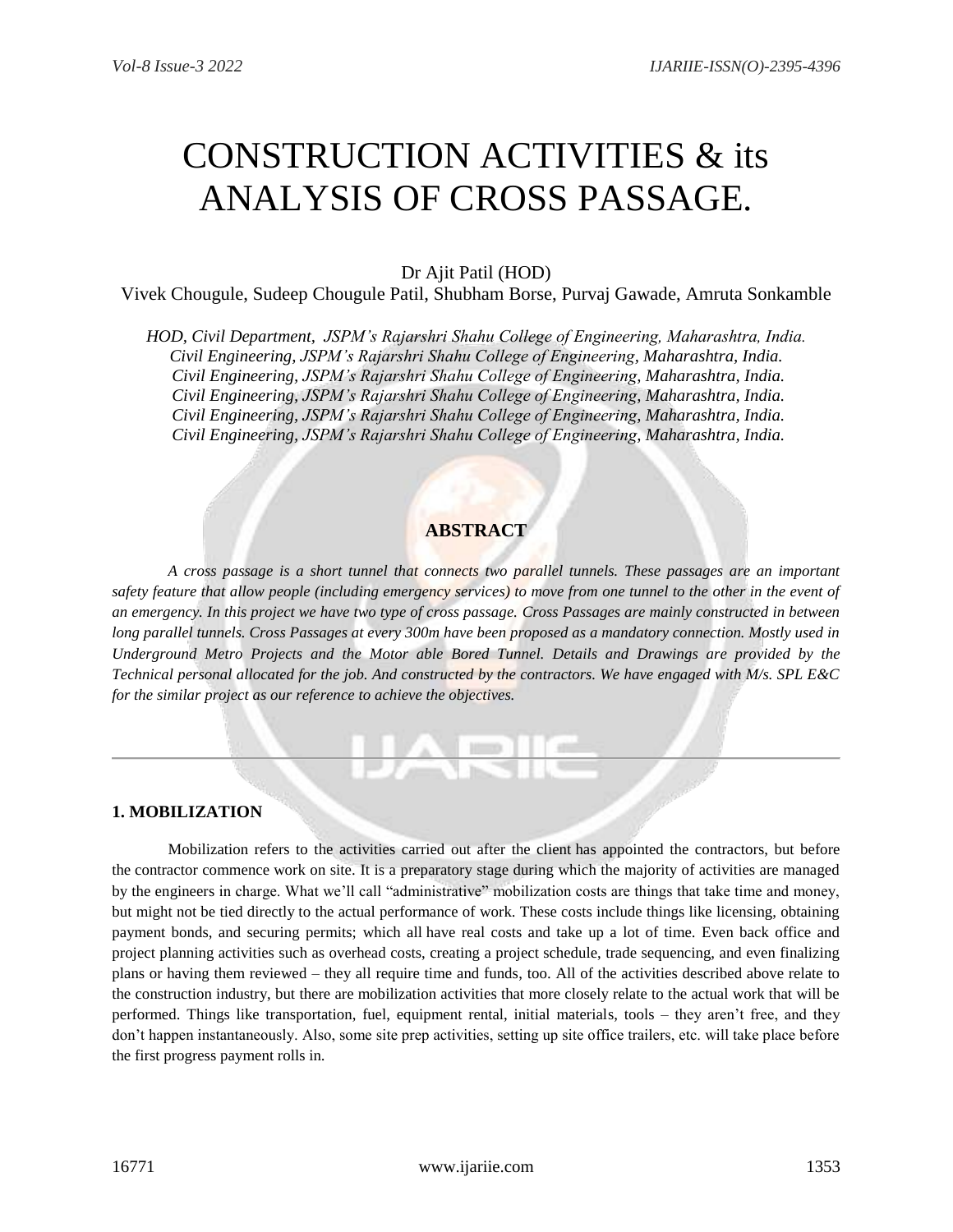#### **1.1 Man Power Mobilization**

Mobilization as described, The Prime Key Personnel for the work are been engaged then according to the needs at every level a personnel is engaged at work. Does the Administrative is incomplete without it. And if the Man Mobilization is up to mark the work proceeds smoothly.

#### **1.2 Machinery Mobilization**

Mobilization as described, The Equipment, Resources, Setups as per requirement and finalized by the administrative has to be deployed and engaged at the work. As of in construction Machinery Mobilization is the most important step in Mobilization.

## **2. EXCAVATION**

Excavation of the ground within the tunnel may be either semi continuous, as by handheld power tools or mining machine, or cyclic, as by drilling and blasting methods for harder rock. Here each cycle involves Breaking/ blasting, mucking of the strata. The broken rock is loaded into a hauling system of trucks/ tippers.

Excavation is the first activity for any construction. This activity engages machineries more than man power. This activity



**Fig -1** Excavation of the Tunnel

#### **2.1 Excavation Timeline**

Excavation Timeline, One of the major factor for Construction Economy. As the timeline increases the Construction Cost Increases. Thus the Timeline depends on two things i.e. Strata / Nature of the Ground & the Tool using for the Process. As this are the major components of Excavation. As the Strata / Nature of the Grounds gets Hard the excavation takes time.

## **2.2 Excavation Major Equipment**

Major and commonly used Equipment for Excavation Activity.

- Excavator
- Tippers / Hauling Trucks
- Dozers
- Backhoe Loader
- Loader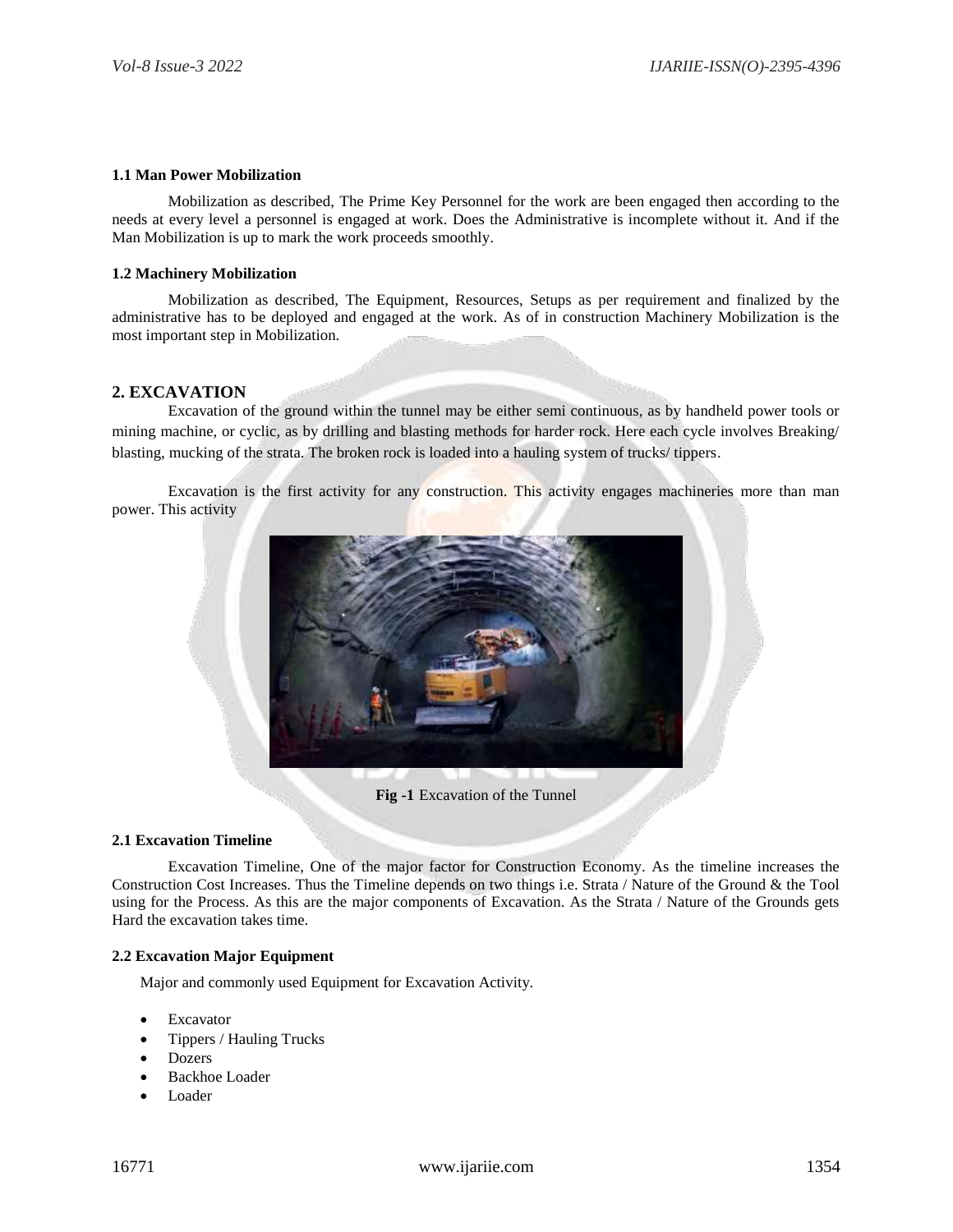- Mechanical / Hydraulic Breakers
- Hydraulic Rock Splitters

## **3. SHOTCRETE APPLICATION**

The three main types of primary support systems are presently used in tunnels. They are rock bolts, steel sets, and Shotcrete. Shotcrete is a pneumatically applied large-aggregate concrete. Each of the three support systems can be used under a wide range of tunneling conditions, with some limitations in the poorer quality rock.



**Chart -2**: Shotcrete Activity

## **3.1 Spraying Concrete Method**

Shotcrete is a method of applying concrete projected at high velocity primarily on to a vertical or overhead surface. The impact created by the application consolidates the concrete. Although the hardened properties of Shotcrete are similar to those of conventional cast-in-place concrete, the nature of the placement process results in an excellent bond with most substrates, and rapid or instant capabilities, particularly on complex forms or shapes. The Shotcrete process requires less formwork and can be more economical than conventionally placed concrete.



**Fig -2**: Excavation & Shotcrete Activity Timeline.